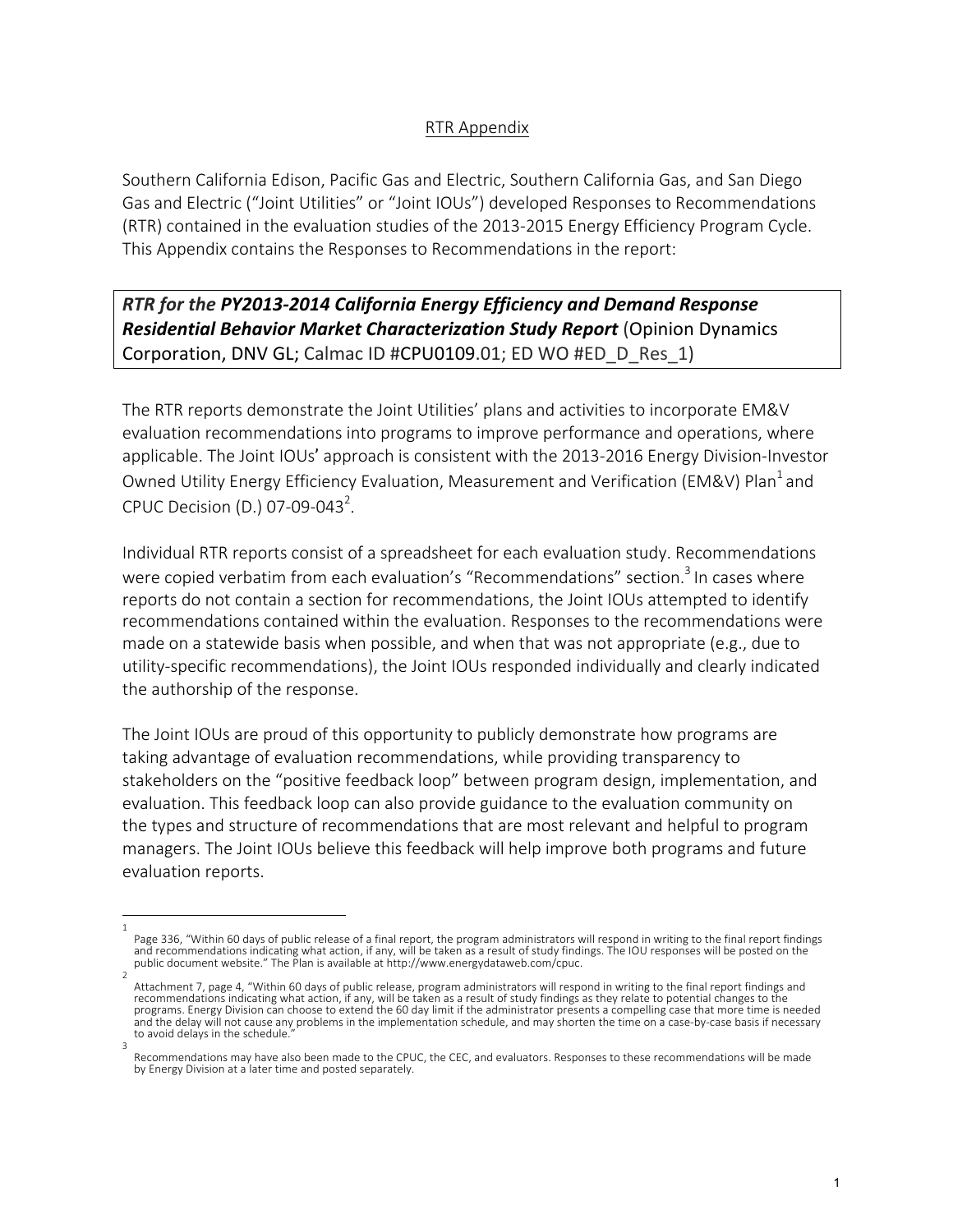## Response to Recommendations (RTR) in Impact, Process, and Market Assessment Studies

Study Title: PY2013-2014 California Energy Efficiency and Demand Response Residential Behavior Market Characterization Study Report

**Program:** Residential Behavior

Author: Opinion Dynamics Corporation, DNV GL

**Calmac ID: CPU0109.01** 

**ED WO:** ED\_D\_Res\_1

Link to Report: http://calmac.org/publications/PY2013-2014\_Behavior\_Market\_Characterization\_Report\_Final\_Volume\_I.pdf

|                                           |           |                                                                                                                                                                                                                                                                                                                                                                                                                                                                                                                                                                                                                                   |                                                                                                                                                                                                                                                                                                                                                                                                                                                                                                                                                                                                                                                                                  |                                                                             |                                                           | <b>PG&amp;E</b> (if applicable)                                                                                                                                                                          |                                                           | <b>SCE</b> (if applicable)                                                                                                                                                                                                               | <b>SCG</b> (if applicable)                                |                                                                                                                                                                                                                                                                                                                                                                                               | <b>SDG&amp;E (if applicable)</b>                                |                                                                                                                                                                                                          |
|-------------------------------------------|-----------|-----------------------------------------------------------------------------------------------------------------------------------------------------------------------------------------------------------------------------------------------------------------------------------------------------------------------------------------------------------------------------------------------------------------------------------------------------------------------------------------------------------------------------------------------------------------------------------------------------------------------------------|----------------------------------------------------------------------------------------------------------------------------------------------------------------------------------------------------------------------------------------------------------------------------------------------------------------------------------------------------------------------------------------------------------------------------------------------------------------------------------------------------------------------------------------------------------------------------------------------------------------------------------------------------------------------------------|-----------------------------------------------------------------------------|-----------------------------------------------------------|----------------------------------------------------------------------------------------------------------------------------------------------------------------------------------------------------------|-----------------------------------------------------------|------------------------------------------------------------------------------------------------------------------------------------------------------------------------------------------------------------------------------------------|-----------------------------------------------------------|-----------------------------------------------------------------------------------------------------------------------------------------------------------------------------------------------------------------------------------------------------------------------------------------------------------------------------------------------------------------------------------------------|-----------------------------------------------------------------|----------------------------------------------------------------------------------------------------------------------------------------------------------------------------------------------------------|
| Item                                      | Page      | <b>Findings</b>                                                                                                                                                                                                                                                                                                                                                                                                                                                                                                                                                                                                                   | <b>Best Practice /</b><br><b>Recommendations</b><br>(Verbatim from<br><b>Final Report)</b>                                                                                                                                                                                                                                                                                                                                                                                                                                                                                                                                                                                       | Recommen-<br>dation<br><b>Recipient</b>                                     | <b>Disposition</b>                                        | <b>Disposition Notes</b>                                                                                                                                                                                 | <b>Disposition</b>                                        | <b>Disposition Notes</b>                                                                                                                                                                                                                 | <b>Disposition</b>                                        | <b>Disposition Notes</b>                                                                                                                                                                                                                                                                                                                                                                      | <b>Disposition</b>                                              | <b>Disposition Notes</b>                                                                                                                                                                                 |
| 1                                         | 59-<br>60 | There is limited information regarding participa-<br>tion, expenditures, impacts, or other benefits,<br>both within and across funding streams. IOUs<br>should coordinate to propose harmonized track-<br>ing metrics across behavior efforts and funding<br>streams and propose these to the CPUC. This<br>would be the most expedient way to improve-<br>ments in this area. At a later date the CPUC<br>could confirm these IOU proposals and/or pro-<br>vide additional guidance requiring the IOUs to<br>track program costs and impacts and other indi-<br>cators in specific ways. We recommend tracking<br>the following: | The IOUs should make improvements to data<br>tracking, including units, reporting require-<br>ments, and timing, to support management and<br>oversight over time. We recommend tracking<br>the following: define the universe of AMI and<br>behavior efforts and flag accordingly, program<br>budgets and expenditures, program objectives,<br>program engagement, energy impacts, other<br>indicators, tracking over time.                                                                                                                                                                                                                                                     | If incorrect<br>please<br>indicate and<br>redirect in<br>notes.<br>All IOUs | Choose:<br>Accepted,<br>Rejected,<br>or Other<br>Accepted | Examples:<br>Describe specific program<br>change, give reason for<br>rejection, or indicate that<br>it's under further review.                                                                           | Choose:<br>Accepted,<br>Rejected,<br>or Other<br>Accepted | Examples:<br>Describe specific program<br>change, give reason for<br>rejection, or indicate that<br>it's under further review.<br><b>SCE Accepts this recommen-</b><br>dation and will follow the<br>recommendations, where<br>possible. | Choose:<br>Accepted,<br>Rejected,<br>or Other<br>Accepted | Examples:<br>Describe specific program<br>change, give reason for<br>rejection, or indicate that<br>it's under further review.<br>SoCalGas will explore various<br>tracking systems and proto-<br>cols that could effectively<br>track the desired data, with<br>the understanding that new<br>tracking mechanisms may<br>need to be acquired or im-<br>plemented with additional<br>funding. | Choose:<br><b>Accepted</b><br>Rejected,<br>or Other<br>Accepted | Examples:<br>Describe specific program<br>change, give reason for<br>rejection, or indicate that<br>it's under further review.                                                                           |
| $\overline{2}$<br>$\overline{\mathbf{3}}$ |           | We recommend tracking the following:<br>We recommend tracking the following:                                                                                                                                                                                                                                                                                                                                                                                                                                                                                                                                                      | Define the universe of AMI and behavior ef-<br>forts and flag accordingly: To better understand<br>benefits that have accrued and oversee future<br>efforts, the IOUs could propose to the CPUC<br>definitions of the universe of interest (e.g.,<br>programs that leverage AMI data, programs that<br>offer behavior feedback). Once defined, we<br>recommend creating a flag for an effort that<br>would indicate the efforts that leverage AMI<br>data or provide behavior feedback to allow for<br>tracking of potential benefits enabled through<br>smart grid deployment.<br>Program objectives: Includes a brief program<br>design description (1-2 sentences) as well as | All IOUs<br>All IOUs                                                        | Other<br>Accepted                                         | Recommend on-going dis-<br>cussions with CPUC Staff to<br>develop implementation of<br>these recommendations and<br>consider how this can be<br>incorporated as part of the<br>implementation of AB 793. | Accepted<br>Accepted                                      | SCE Accepts this recommen-<br>dation and will follow the<br>recommendations, where<br>possible.<br>SCE Accepts this recommen-<br>dation and will follow the                                                                              | Other<br>Accepted                                         | Recommend on-going dis-<br>cussions with CPUC Staff to<br>develop implementation of<br>these recommendations and<br>consider how this can be<br>incorporated as part of the<br>implementation of AB 793 or<br>if it should be kept separate<br>from AB 793 as behavior-<br>focused only.<br>SoCalGas agrees that a brief<br>description and objectives                                        | Other<br>Accepted                                               | Recommend on-going dis-<br>cussions with CPUC Staff to<br>develop implementation of<br>these recommendations and<br>consider how this can be<br>incorporated as part of the<br>implementation of AB 793. |
| $\overline{4}$                            |           | We recommend tracking the following:                                                                                                                                                                                                                                                                                                                                                                                                                                                                                                                                                                                              | describe the objectives for the effort via select-<br>ing specific categories provided in a tracking<br>document (i.e., energy savings, promotion of<br>other DSM programs, increased knowledge of<br>energy management strategies, etc.).<br>Program engagement: Provides program partic-<br>ipation levels, as well as describes whether the                                                                                                                                                                                                                                                                                                                                   | All IOUs                                                                    | Accepted                                                  |                                                                                                                                                                                                          | Accepted                                                  | recommendations, where<br>possible.<br>SCE Accepts this recommen-<br>dation and will follow the                                                                                                                                          | Accepted                                                  | would be made readily avail-<br>able.<br>SoCalGas will provide pro-<br>gram participation levels, as                                                                                                                                                                                                                                                                                          | Accepted                                                        |                                                                                                                                                                                                          |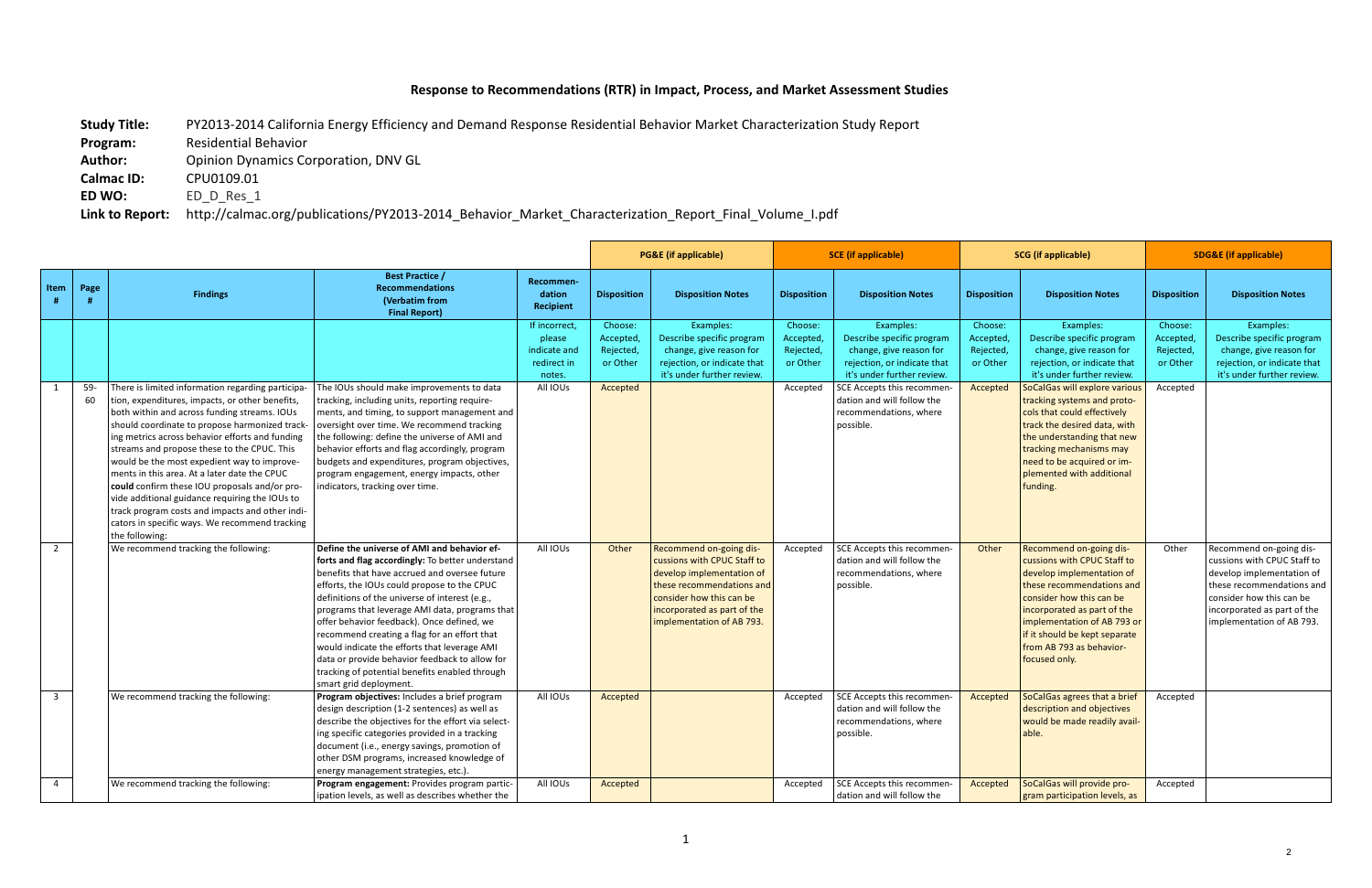|                |     |                                                                                                     | program design was opt in or opt out.             |          |          |                              |          | recommendations, where        |          | well as describe whether the   |          |                               |
|----------------|-----|-----------------------------------------------------------------------------------------------------|---------------------------------------------------|----------|----------|------------------------------|----------|-------------------------------|----------|--------------------------------|----------|-------------------------------|
|                |     |                                                                                                     |                                                   |          |          |                              |          | possible.                     |          | program design was opt in or   |          |                               |
|                |     |                                                                                                     |                                                   |          |          |                              |          |                               |          | opt out.                       |          |                               |
| 5              |     | We recommend tracking the following:                                                                | Energy impacts: Includes specific information     | All IOUs | Accepted |                              | Accepted | SCE Accepts this recommen-    | Accepted | SoCalGas will report energy    | Accepted |                               |
|                |     |                                                                                                     | regarding energy savings, demand impacts, or      |          |          |                              |          | dation and will follow the    |          | impacts/savings as a result of |          |                               |
|                |     |                                                                                                     | GHG emissions reductions that resulted from       |          |          |                              |          | recommendations, where        |          | the annual interventions.      |          |                               |
|                |     |                                                                                                     | the intervention on an annual basis.              |          |          |                              |          | possible.                     |          |                                |          |                               |
| 6              |     | We recommend tracking the following:                                                                | Other indicators: These interim indicators may    | All IOUs | Accepted |                              | Accepted | SCE Accepts this recommen-    | Accepted | SoCalGas agrees to report      | Accepted |                               |
|                |     |                                                                                                     | suggest future energy-saving benefits (e.g., web  |          |          |                              |          | dation and will follow the    |          | the other indicators such as   |          |                               |
|                |     |                                                                                                     | analytics, actions recommended or taken, pro-     |          |          |                              |          | recommendations, where        |          | web analytics, recommended     |          |                               |
|                |     |                                                                                                     | grams promoted).                                  |          |          |                              |          | possible.                     |          | actions and promoted pro-      |          |                               |
|                |     |                                                                                                     |                                                   |          |          |                              |          |                               |          | grams where applicable.        |          |                               |
| $\overline{7}$ |     | We recommend tracking the following:                                                                | Tracking over time: The IOUs should consider      | All IOUs | Accepted | <b>Recommend that annual</b> |          | SCE Accepts this recommen-    | Accepted | Recommend that annual          | Accepted | Recommend that annual         |
|                |     |                                                                                                     |                                                   |          |          |                              | Accepted |                               |          |                                |          |                               |
|                |     |                                                                                                     | developing a dashboard that shows success         |          |          | program updates & results    |          | dation and will follow the    |          | program updates & results      |          | program updates & results     |
|                |     |                                                                                                     | over time, to assess the value of each program,   |          |          | should be coordinated with   |          | recommendations, where        |          | should be coordinated with     |          | should be coordinated with    |
|                |     |                                                                                                     | and how they perform relative to each other       |          |          | presentations of related     |          | possible.                     |          | presentations of related       |          | presentations of related      |
|                |     |                                                                                                     | since any prioritization or decision about poten- |          |          | <b>EM&amp;V</b> studies.     |          |                               |          | <b>EM&amp;V</b> studies.       |          | EM&V studies.                 |
|                |     |                                                                                                     | tial efforts would need to be reviewed over       |          |          |                              |          |                               |          |                                |          |                               |
|                |     |                                                                                                     | time, as a longitudinal study. Again, this could  |          |          |                              |          |                               |          |                                |          |                               |
|                |     |                                                                                                     | be submitted to the CPUC, and confirmed or        |          |          |                              |          |                               |          |                                |          |                               |
|                |     |                                                                                                     | further guidance provided at a later time. Addi-  |          |          |                              |          |                               |          |                                |          |                               |
|                |     |                                                                                                     | tionally, the CPUC could consider setting up an   |          |          |                              |          |                               |          |                                |          |                               |
|                |     |                                                                                                     | annual meeting where IOU staff present to the     |          |          |                              |          |                               |          |                                |          |                               |
|                |     |                                                                                                     |                                                   |          |          |                              |          |                               |          |                                |          |                               |
|                |     |                                                                                                     | CPUC oversight group (see recommendation          |          |          |                              |          |                               |          |                                |          |                               |
|                |     |                                                                                                     | below) the variables suggested above to docu-     |          |          |                              |          |                               |          |                                |          |                               |
|                |     |                                                                                                     | ment the value of these efforts.                  |          |          |                              |          |                               |          |                                |          |                               |
| 8              | 61  | We assume that if guidance is given from a single Integrate oversight of residential behavior feed- |                                                   | IOUs and | Other    | PG&E is working with CPUC    | Accepted | Will work with CPUC Staff on  | Other    | Will work with CPUC Staff on   | Other    | Will work with CPUC Staff on  |
|                |     | regulatory "voice," it will allow the CPUC to set                                                   | back programs. The CPUC and the IOUs should       | CPUC     |          | staff and the IOUs to devel- |          | various behavior program      |          | consolidating and integrating  |          | consolidating and integrating |
|                |     | tracking requirements to effectively follow all                                                     | consider centralizing oversight, across the vari- |          |          | op a unified approach to     |          | oversight and review with     |          | all the various behavior       |          | all the various behavior      |
|                |     | efforts with fewer required resources. IDSM may                                                     | ous funding streams. The CPUC should establish    |          |          | behavior programs. We        |          | appropriate stakeholders for  |          | programs and intervention      |          | programs and AB 793 efforts.  |
|                |     | be a natural space for establishing program                                                         | centralized regulatory guidance to better under-  |          |          | agree that oversight, goals, |          | current, new and developing   |          | strategies.                    |          |                               |
|                |     | oversight as it cuts across various funding                                                         | stand value, track achievements, and identify     |          |          | metrics, measurement and     |          | <b>BROs activities.</b>       |          |                                |          |                               |
|                |     | sources and organizations within the IOU, as well                                                   | potential redundancies.                           |          |          | evaluation should all be     |          |                               |          |                                |          |                               |
|                |     | as focuses on customer engagement. Conversely,                                                      |                                                   |          |          | addressed as part of this    |          |                               |          |                                |          |                               |
|                |     |                                                                                                     |                                                   |          |          |                              |          |                               |          |                                |          |                               |
|                |     | a behavior oversight group tasked with setting                                                      |                                                   |          |          | process.                     |          |                               |          |                                |          |                               |
|                |     | reporting requirements, and reviewing initiatives                                                   |                                                   |          |          |                              |          |                               |          |                                |          |                               |
|                |     | at a holistic level, could also serve this function.                                                |                                                   |          |          |                              |          |                               |          |                                |          |                               |
|                |     | The oversight group should incorporate relevant                                                     |                                                   |          |          |                              |          |                               |          |                                |          |                               |
|                |     | stakeholders as needed. The Integrated Demand                                                       |                                                   |          |          |                              |          |                               |          |                                |          |                               |
|                |     | Side Resource Programs Proceeding may be one                                                        |                                                   |          |          |                              |          |                               |          |                                |          |                               |
|                |     | possible area, subject to review.                                                                   |                                                   |          |          |                              |          |                               |          |                                |          |                               |
| 9              | 61- | Despite limited evidence of program overlap or                                                      | Make improvements to data tracking across         | All IOUs | Other    | Will work with CPUC Staff on | Other    | IOU's track multiple data     | Other    | Will work with CPUC Staff on   | Other    | Will work with CPUC Staff on  |
|                | 62  | redundancy across funding streams, the current                                                      | funding streams.                                  |          |          | consolidating and integrat-  |          | related to behavior programs  |          | consolidating and integrating  |          | consolidating and integrating |
|                |     | reporting requirements limit the ability to over-                                                   |                                                   |          |          | ing all the various behavior |          | and customer usage data to    |          | all the various behavior       |          | all the various behavior      |
|                |     | see and manage efforts strategically. Because                                                       |                                                   |          |          | programs and AB 793 ef-      |          | provide for evaluations.      |          | programs and intervention      |          | programs and AB 793 efforts.  |
|                |     |                                                                                                     |                                                   |          |          |                              |          |                               |          |                                |          |                               |
|                |     | there are many efforts offered across organiza-                                                     |                                                   |          |          | forts.                       |          | Specific change to data that  |          | strategies. Will also explore  |          |                               |
|                |     | tional teams, it might be difficult for program                                                     |                                                   |          |          |                              |          | is reported should be de-     |          | various tracking technologies  |          |                               |
|                |     | regulators or administrators to effectively priori-                                                 |                                                   |          |          |                              |          | ferred to CPUC. Data that is  |          | and possible funding re-       |          |                               |
|                |     | tize program efforts and minimize double-                                                           |                                                   |          |          |                              |          | tracked and reported to       |          | quirements to acquire the      |          |                               |
|                |     | counting of benefits, especially if ongoing com-                                                    |                                                   |          |          |                              |          | CPUC is based on a participa- |          | necessary systems.             |          |                               |
|                |     | munication is limited across funding streams and                                                    |                                                   |          |          |                              |          | tion data template that is    |          |                                |          |                               |
|                |     | rulemakings. As such, future reporting would                                                        |                                                   |          |          |                              |          | provided to IOU's by the      |          |                                |          |                               |
|                |     | benefit from enhanced tracking requirements to                                                      |                                                   |          |          |                              |          | CPUC Staff or Consultants.    |          |                                |          |                               |
|                |     | support accounting for, and allocating, costs and                                                   |                                                   |          |          |                              |          |                               |          |                                |          |                               |
|                |     | benefits appropriately, to better inform cost-                                                      |                                                   |          |          |                              |          |                               |          |                                |          |                               |
|                |     | effective choices for future efforts. We recom-                                                     |                                                   |          |          |                              |          |                               |          |                                |          |                               |
|                |     |                                                                                                     |                                                   |          |          |                              |          |                               |          |                                |          |                               |
|                |     | mend that, barring systematic tracking across                                                       |                                                   |          |          |                              |          |                               |          |                                |          |                               |
|                |     | all funding streams, that the IOUs incorporate a                                                    |                                                   |          |          |                              |          |                               |          |                                |          |                               |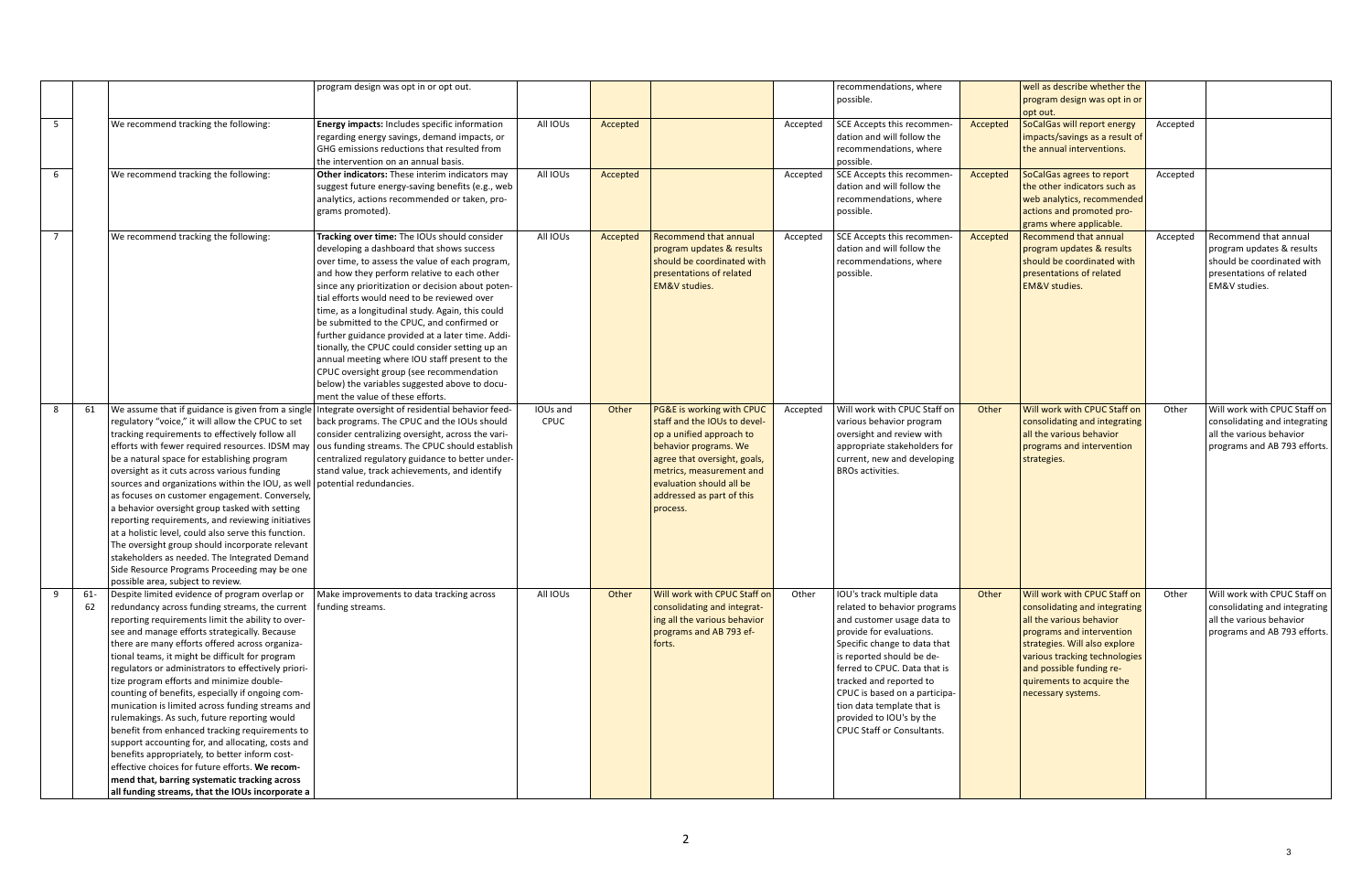|    |           | flag to indicate that the program is behavioral<br>and leverages AMI data (see Initiative #3 below).<br>This system, once in place, could then be applied<br>across funding streams.                                                                                                                                                                                                                                                                                                                                                                                                                                                                                                                                                                                                                                                                                                                                                                                                                                                                                                                                                                                                   |                                                                                                                                                                                                                                                                                                                                                                                                                                                                                                                        |                         |          |                                                                                                                                                                                                          |          |                                                                                                                                                                                                                                                                 |          |                                                                                                                                                                                                                                                                                                                                                                                                                           |          |                                                                                                                                                                                                                                                                 |
|----|-----------|----------------------------------------------------------------------------------------------------------------------------------------------------------------------------------------------------------------------------------------------------------------------------------------------------------------------------------------------------------------------------------------------------------------------------------------------------------------------------------------------------------------------------------------------------------------------------------------------------------------------------------------------------------------------------------------------------------------------------------------------------------------------------------------------------------------------------------------------------------------------------------------------------------------------------------------------------------------------------------------------------------------------------------------------------------------------------------------------------------------------------------------------------------------------------------------|------------------------------------------------------------------------------------------------------------------------------------------------------------------------------------------------------------------------------------------------------------------------------------------------------------------------------------------------------------------------------------------------------------------------------------------------------------------------------------------------------------------------|-------------------------|----------|----------------------------------------------------------------------------------------------------------------------------------------------------------------------------------------------------------|----------|-----------------------------------------------------------------------------------------------------------------------------------------------------------------------------------------------------------------------------------------------------------------|----------|---------------------------------------------------------------------------------------------------------------------------------------------------------------------------------------------------------------------------------------------------------------------------------------------------------------------------------------------------------------------------------------------------------------------------|----------|-----------------------------------------------------------------------------------------------------------------------------------------------------------------------------------------------------------------------------------------------------------------|
| 10 | 62        | Greater requirements for tracking costs and<br>benefits from residential behavior feedback<br>efforts would support greater understanding of<br>the benefits realized to date, and serve to inform<br>future prioritization of projects. This will support<br>rationalizing and prioritizing efforts moving<br>forward, and allow the CPUC to make compari-<br>sons across efforts.                                                                                                                                                                                                                                                                                                                                                                                                                                                                                                                                                                                                                                                                                                                                                                                                    | Coordinate cost-effectiveness across different<br>funding streams. In addition to establishing a<br>regulatory guidance oversight group, we rec-<br>ommend that the CPUC consider developing<br>some framework for understanding differences<br>in inputs and assumptions for cost-effectiveness<br>across efforts in EE, DR, and AMI funding<br>streams.                                                                                                                                                              | CPUC                    |          |                                                                                                                                                                                                          | Other    | This recommendation is<br>broader than EE. The CPUC<br>has other ongoing proceed-<br>ings that are working on<br>various aspects of integrating<br>DSM activities, e.g., IDER<br>(R.14-10-003), DRP (R.14-08-<br>013), IRP (R.16-02-007),<br>R.13-12-001 (WEN). | Other    | N/A                                                                                                                                                                                                                                                                                                                                                                                                                       | Other    | This recommendation is<br>broader than EE. The CPUC<br>has other ongoing proceed-<br>ings that are working on<br>various aspects of integrating<br>DSM activities, e.g., IDER<br>(R.14-10-003), DRP (R.14-08-<br>013), IRP (R.16-02-007),<br>R.13-12-001 (WEN). |
| 11 | 62-<br>63 | We found that vendors reported difficulties<br>accessing AMI data, engaging with the IOUs, and   ble in the market. We recommend that the<br>trying to comply with timelines associated with<br>entering the IOU portfolio of programs. Without<br>providing an environment whereby vendors are<br>able to access and leverage AMI data or operate<br>within the IOU space, the benefits of AMI in-<br>vestments may not be realized or captured.<br>The CPUC continues to make efforts to reduce<br>existing barriers to open data access, specifically<br>related to Decision D.11-07-056 and subsequent<br>Electric Rules68 to create procedures for the<br>secure release of customer usage data to third<br>parties. However, vendors indicated that access<br>to and privacy concerns related to AMI data are<br>driving vendors to identify workarounds to using<br>utility-provided data. Many vendors expressed<br>that they or other companies have developed<br>alternative approaches to collecting home ener-<br>gy consumption data (e.g., deploying sensors<br>within homes, widgets that can be installed on<br>Smart Meters) to get around some of these<br>concerns. | Ensure that AMI data (via GBC) is readily availa-<br>IOUs, with CPUC involvement when feasible,<br>continue to work to support access to AMI data<br>through GBC or other avenues. In particular, we<br>suggest that the IOUs ensure that entry to GBC<br>is available and easy to access for vendors, and<br>that the CPUC monitor the number of GBC<br>vendors across the IOUs as a proxy for engage-<br>ment and open access.                                                                                       | IOUs and<br><b>CPUC</b> | Accepted | <b>PG&amp;E offers Green Button</b><br>and Green Button Connect<br>to customers and vendors<br>and continues to review and<br>improve functionality.                                                     | Accepted | <b>Green Button and Green</b><br><b>Button Connect are accessi-</b><br>ble to its customers and<br>vendors and undergoes<br>continuous review to im-<br>prove functionality.                                                                                    | Other    | SoCalGas has its Green But-<br>ton Download accessible to<br>its customers and continues<br>to review and improve func-<br>tionality. SoCalGas is explor-<br>ing the resource impacts and<br>budget required to incorpo-<br>rate Green Button Connect.                                                                                                                                                                    | Other    | SDG&E has its Green Button<br>and Green Button Connect<br>accessible to its customers<br>and vendors and continues<br>to review and improve func-<br>tionality.                                                                                                 |
| 12 | 63        | In terms of exploring a wider range of technolo-<br>gies, various technology agnostic models that<br>allow customers to choose from a wide range of<br>technologies and assess use and savings in the<br>field can help facilitate incorporating market-<br>based solutions.                                                                                                                                                                                                                                                                                                                                                                                                                                                                                                                                                                                                                                                                                                                                                                                                                                                                                                           | Expand and consolidate marketing of current<br>IOU/vendor partnership opportunities. We<br>recommend that the IOUs continue to consider<br>opportunities to build partnerships with ven-<br>dors, including broadening their marketing of<br>the Emerging Technologies Open Forum, Emerg-<br>ing Technologies Summit, and other solicitation<br>efforts (such as IDEA 365) that allow vendors to<br>participate in describing their technolo-<br>gy/product, and gain access to ETP and third-<br>party program staff. | All IOUs                | Other    | Will work with CPUC Staff on<br>consolidating and integrat-<br>ing all the various behavior<br>programs and AB 793 ef-<br>forts.                                                                         | Accepted | SCE Accepts this recommen-<br>dation and will follow the<br>recommendations, where<br>possible.                                                                                                                                                                 | Accepted | SoCalGas continues to con-<br>sider opportunities to build<br>partnerships with vendors,<br>including broadening market-<br>ing of the Emerging Technol-<br>ogies Open Forum, Emerging<br>Technologies Summit, and<br>other solicitation efforts<br>(such as IDEA 365) that allow<br>vendors to participate in<br>describing their technolo-<br>gy/product, and gain access<br>to ETP and third-party pro-<br>gram staff. | Accepted |                                                                                                                                                                                                                                                                 |
| 13 | 63        | The ability of the CPUC and IOUs to foster a<br>robust marketplace for residential feedback<br>efforts relies on three levers: 1) ensuring that<br>access to AMI data (via GBC) is readily available<br>in the market, 2) enhancing processes for build-<br>ing partnerships with IOUs, and 3) determining<br>an approach to shortening the timeline for in-                                                                                                                                                                                                                                                                                                                                                                                                                                                                                                                                                                                                                                                                                                                                                                                                                           | Determine an approach to shortening the time-<br>line for introducing behavior feedback products<br>and services into the demand-side management<br>(DSM) portfolio. We recommend that the IOUs,<br>with CPUC involvement when feasible, work<br>with interested stakeholders to identify oppor-<br>tunities and develop an approach to shorten the                                                                                                                                                                    | IOUs and<br><b>CPUC</b> | Other    | Recommend on-going dis-<br>cussions with CPUC Staff to<br>develop implementation of<br>these recommendations and<br>consider how this can be<br>incorporated as part of the<br>implementation of AB 793. | Accepted | <b>Green Button and Green</b><br><b>Button Connect are accessi-</b><br>ble to its customers and<br>vendors and undergoes<br>continuous review to im-<br>prove functionality.                                                                                    | Other    | Recommend on-going dis-<br>cussions with CPUC Staff to<br>develop implementation of<br>these recommendations.                                                                                                                                                                                                                                                                                                             | Other    | Recommend on-going dis-<br>cussions with CPUC Staff to<br>develop implementation of<br>these recommendations and<br>consider how this can be<br>incorporated as part of the<br>implementation of AB 793.                                                        |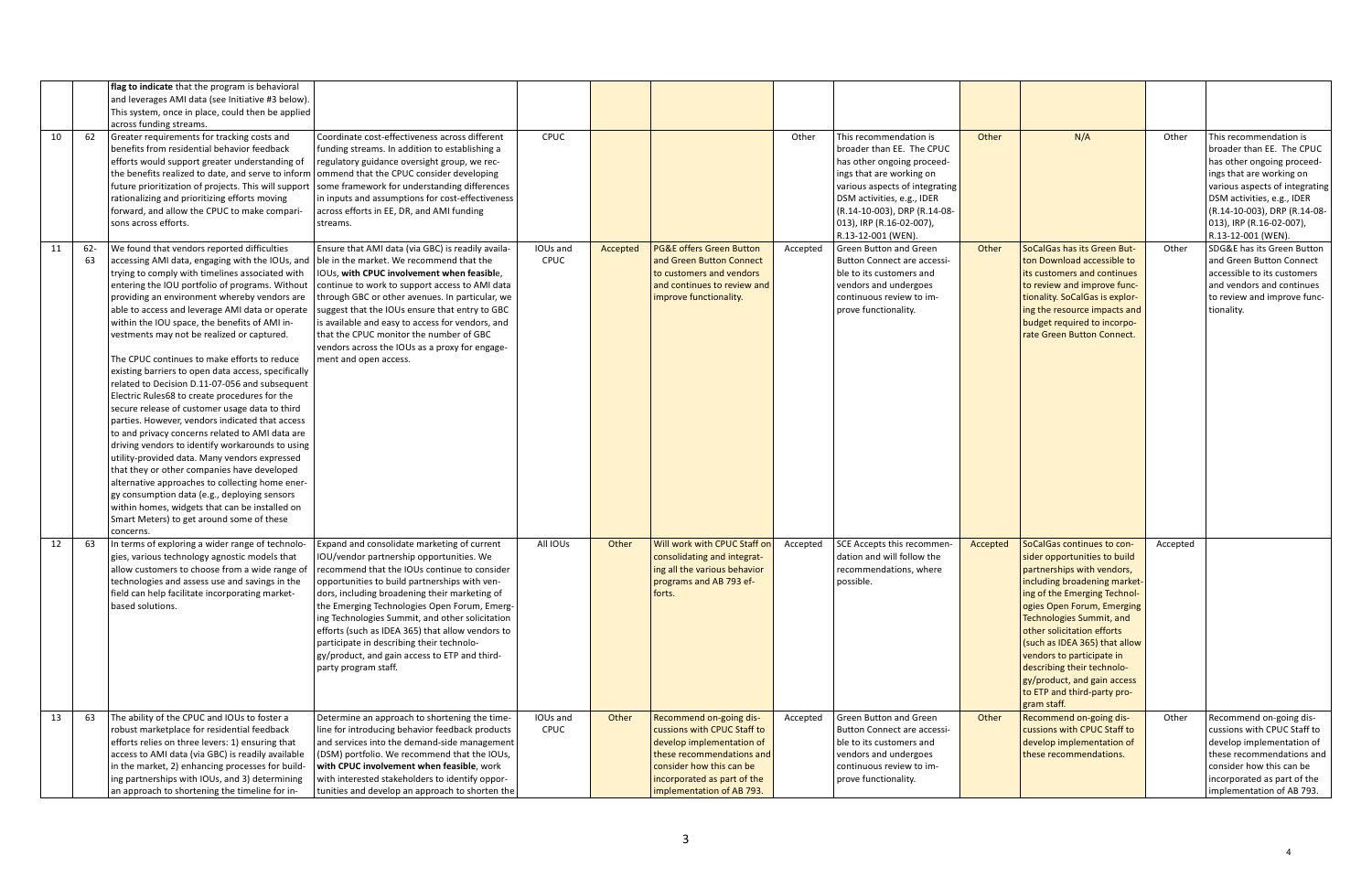|    |    | troduction into the EE portfolio that aligns with<br>the vendors offering these products and ser-<br>vices. Absent intervention, it is highly possible<br>that the state could not reach the full potential<br>of behavioral feedback efforts or that the full<br>potential would take much longer.                                                                                                                                                                                                                                                                                                                                                                                                                                                                                                                                                                                                                                                                                                          | timeline for DSM program entry, particularly for<br>software vendors, given their shortened time<br>horizons. Our prior recommendations can help<br>shorten timelines for DSM integration, such as<br>ensuring entry to GBC as well as broadening<br>exposure to solicitations to enter third-party<br>and ETP programs and projects. Additionally,<br>the IOUs should consider if it is feasible to cre-<br>ate a fast-track review process for vendors with<br>shorter time horizons to get to market. Further,<br>we acknowledge that moving to a rolling portfo-<br>lio cycle could potentially alleviate some of the<br>aforementioned barriers, particularly lengthy<br>timelines to DSM portfolio integration. IOUs<br>should report on their progress on this activity<br>to the CPUC within a year. |                  |          |                                                                                                                                                                                           |          |                                                                                                                                                                                                                                                                 |                                 |                                                                                                                                                                                                                                  |                                 |                                                                                                                                                                                                                                                                 |
|----|----|--------------------------------------------------------------------------------------------------------------------------------------------------------------------------------------------------------------------------------------------------------------------------------------------------------------------------------------------------------------------------------------------------------------------------------------------------------------------------------------------------------------------------------------------------------------------------------------------------------------------------------------------------------------------------------------------------------------------------------------------------------------------------------------------------------------------------------------------------------------------------------------------------------------------------------------------------------------------------------------------------------------|--------------------------------------------------------------------------------------------------------------------------------------------------------------------------------------------------------------------------------------------------------------------------------------------------------------------------------------------------------------------------------------------------------------------------------------------------------------------------------------------------------------------------------------------------------------------------------------------------------------------------------------------------------------------------------------------------------------------------------------------------------------------------------------------------------------|------------------|----------|-------------------------------------------------------------------------------------------------------------------------------------------------------------------------------------------|----------|-----------------------------------------------------------------------------------------------------------------------------------------------------------------------------------------------------------------------------------------------------------------|---------------------------------|----------------------------------------------------------------------------------------------------------------------------------------------------------------------------------------------------------------------------------|---------------------------------|-----------------------------------------------------------------------------------------------------------------------------------------------------------------------------------------------------------------------------------------------------------------|
| 14 | 65 | For the CPUC to count residential feedback ef-<br>forts as California attempts to meet ambitious<br>GHG and EE goals, they must broaden their<br>definition of behavior programs. The IOU straw<br>proposal represents a first step toward broaden-<br>ing behavior program scope. The IOUs should<br>formally propose this definition in the EE Rule-<br>making for CPUC consideration.                                                                                                                                                                                                                                                                                                                                                                                                                                                                                                                                                                                                                     | Continue to redefine and broaden behavior<br>definition. Additionally, we recommend that the<br>behavior oversight group (recommended in<br>Section 8.1) support efforts to redefine the<br>behavior definition.                                                                                                                                                                                                                                                                                                                                                                                                                                                                                                                                                                                             | IOUs and<br>CPUC | Other    | PG&E has developed a pro-<br>posed framework for ap-<br>proaching behavior pro-<br>grams, and is working with<br>the CPUC, IOUs and broader<br>stakeholders to revise and<br>finalize it. | Accepted | IOU's are collaborating with<br>the CPUC and industry part-<br>ners to broaden the defini-<br>tion of behavior.                                                                                                                                                 | Accepted                        | Recommend on-going dis-<br>cussions with CPUC Staff to<br>develop a broader behavior<br>program definition to allow<br>more flexibility for program<br>development and implemen-<br>tation outside of the current<br>definition. | Other                           | Recommend on-going dis-<br>cussions with CPUC Staff to<br>develop implementation of<br>these recommendations and<br>consider how this can be<br>incorporated as part of the<br>implementation of AB 793.                                                        |
| 15 | 65 | The CPUC currently incorporates only one behav- Develop a framework to capture residential<br>ioral program, the HER program, within the PGS<br>model for determining savings potential. How-<br>ever, the PGS has a large role to fill as it provides   that the behavior oversight group (recommend-<br>assessments of savings potential to help the<br>CPUC frame and choose EE goals to meet CPUC<br>policy objectives. Incorporating residential be-<br>havior feedback savings could potentially sup-<br>port realizing many of the customer empower-<br>ment and engagement benefits explicated in the<br>AMI business case decisions and SGDPs. Addi-<br>tionally, integrating these projects into future<br>planning and goals could also support enhancing<br>quantification of anticipated benefits and results<br>from these efforts, as they would require greater<br>measurement and evaluation. Performing these<br>activities, though, is not straightforward and<br>requires collaboration. | behavior feedback programs in the EE PGS<br>based on the new definition. We recommend<br>ed in Section 8.1) work with PGS evaluators to<br>determine approaches to using consistent as-<br>sumptions across funding streams, rationalize<br>cost-effectiveness assumptions, and ensure that<br>comparisons across activities are equivalent.                                                                                                                                                                                                                                                                                                                                                                                                                                                                 | <b>CPUC</b>      |          |                                                                                                                                                                                           |          |                                                                                                                                                                                                                                                                 | See Re-<br>sponse to<br>Item 9. | N/A                                                                                                                                                                                                                              | See Re-<br>sponse to<br>Item 9. | SDG&E notes that its behav-<br>ior program is tracked sepa-<br>rate from HER.                                                                                                                                                                                   |
| 16 | 65 | Currently, there is insufficient information<br>tracked to comprehensively understand and<br>verify the benefits or savings potential of resi-<br>dential behavior feedback efforts. Consistent<br>with the IOUs' current approach, pilots and<br>initiatives under behavior programs are an effec- to garner greater insights from existing and<br>tive approach to rolling out alternative or inno-<br>vative strategies to garner savings, given that<br>they do not need to achieve cost-effective sav-<br>ings or that they can be folded into program<br>level cost-effectiveness. Insights from vendors,<br>CPUC and IOUs suggest that technology agnostic<br>efforts with a strategic focus that build on prior<br>results are a good framework for capturing addi-<br>tional information regarding these efforts. As<br>behavior initiatives continue to be offered and                                                                                                                             | Continue to conduct efforts to understand the<br>benefits of residential behavior feedback to<br>inform PGS. We recommend that the IOUs<br>consistently track efforts moving forward, in line<br>with the data categories recommended earlier<br>future efforts.                                                                                                                                                                                                                                                                                                                                                                                                                                                                                                                                             | All IOUs         | Accepted |                                                                                                                                                                                           | Other    | This recommendation is<br>broader than EE. The CPUC<br>has other ongoing proceed-<br>ings that are working on<br>various aspects of integrating<br>DSM activities, e.g., IDER<br>(R.14-10-003), DRP (R.14-08-<br>013), IRP (R.16-02-007),<br>R.13-12-001 (WEN). | Accepted                        | SoCalGas will continue to<br>conduct efforts to under-<br>stand the benefits of residen-<br>tial behavior feedback, as<br>well as other behavior inter-<br>ventions and tactics as ap-<br>propriate.                             | Other                           | This recommendation is<br>broader than EE. The CPUC<br>has other ongoing proceed-<br>ings that are working on<br>various aspects of integrating<br>DSM activities, e.g., IDER<br>(R.14-10-003), DRP (R.14-08-<br>013), IRP (R.16-02-007),<br>R.13-12-001 (WEN). |